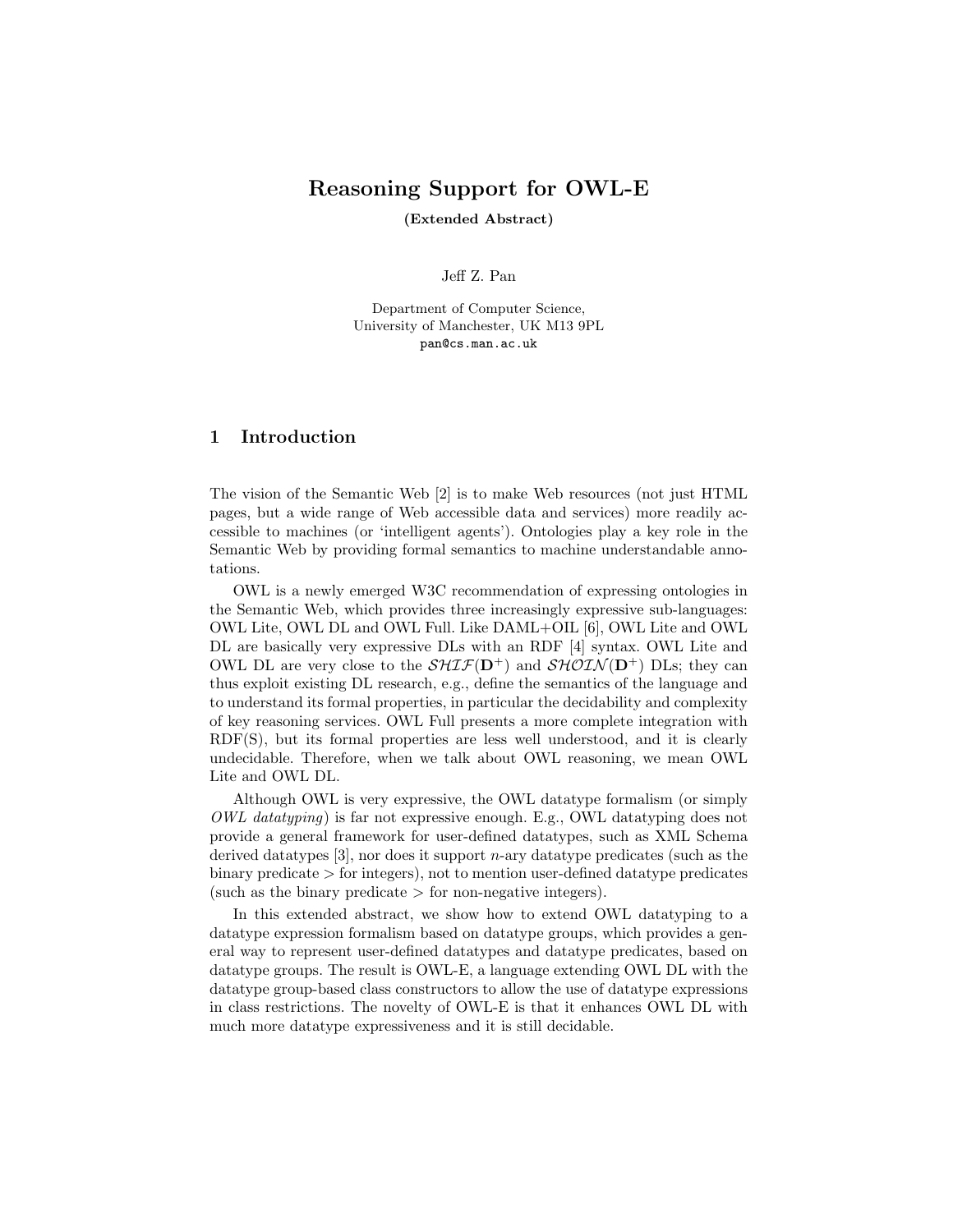#### 2 OWL and OWL Datatyping

In OWL, A *datatype d* is characterised by a lexical space,  $L(d)$ , which is a set of Unicode strings; a value space,  $V(d)$ ; and a total mapping  $L2V(d)$  from the lexical space to the value space. E.g., boolean is a datatype with value space  ${true, false}$ , lexical space  ${T,F,1,0}$  and lexical-to-value mapping  ${T \mapsto true}$ ,  $F \mapsto false$ ,  $1 \mapsto true$ ,  $0 \mapsto false$ . Data values can be represented by typed literals or plain literals, where typed literals are combinations of string and datatype URIs, while plain literals are simply strings, with optional language tag. E.g., "1" $\hat{i}$ xsd:boolean is a typed literal, while "1" is a plain literal.

Datatype interpretations are relativised to a datatype map, which is a partial mapping from datatype URIs to datatypes. E.g.,  $\mathbf{M}_{d1}$  =  $\{\langle xsd:string, string \rangle, \langle xsd:integer, integer \rangle\}$  is a datatype map. A datatype URI u is called *supported* if  $\mathbf{M}_p(u)$  is defined; otherwise, u is called unsupported. E.g., xsd:string is a supported datatype URI w.r.t.  $\mathbf{M}_{d_1}$ , while xsd:boolean is an unsupported datatype URI w.r.t.  $\mathbf{M}_{d1}$ .

In OWL,  $\Delta_{\mathbf{D}}$  (the datatype domain) w.r.t. to a datatype map is the union of all the value spaces of all the supported datatypes together with the value space of all the plain literals. Supported datatypes are interpreted as their value space, unsupported datatypes are interpreted as any subsets of  $\Delta_{D}$ . Type literals are interpreted as a member of the interpretation of the associated datatypes, while plain literals are interpreted as themselves.

OWL provides a form of datatype expressions, called enumerated datatypes, of the form one Of $(l_1, \ldots, l_n)$ , where  $l_1, \ldots, l_n$  are literals, which is interpreted as the union of all the interpretation of  $l_i$   $(1 \leq i \leq n)$ .

#### 3 Motivating Examples

We provide some examples which cannot be represented by OWL datatyping.

- Ontologies and applications in the Semantic Web need to represent datatype constraints over multiple datatype properties; e.g., the sum of the height, length and width of an item should less than 15cm, or the *itemPrice* times quantity of items should equal to *totalPrice* etc. We will extend OWL datatyping with predicates by introducing datatype groups in the next section.
- Ontologies and applications in the Semantic Web need to define user-defined datatypes and user-defined datatype predicates for their own purposes. OWL doesn't support user-defined datatypes, such as derived XML Schema, because there is no standard access mechanism for derived XML Schema datatypes, i.e., there is no standard way to access a derived XML Schema datatype via a URI reference. Although the enumerated datatypes supports some sorts of user-defined datatypes, they are far less than necessary: it is difficult to use them to define derived datatypes like the integer range between 1 to 1,000,000; furthermore, they cannot be used to define infinite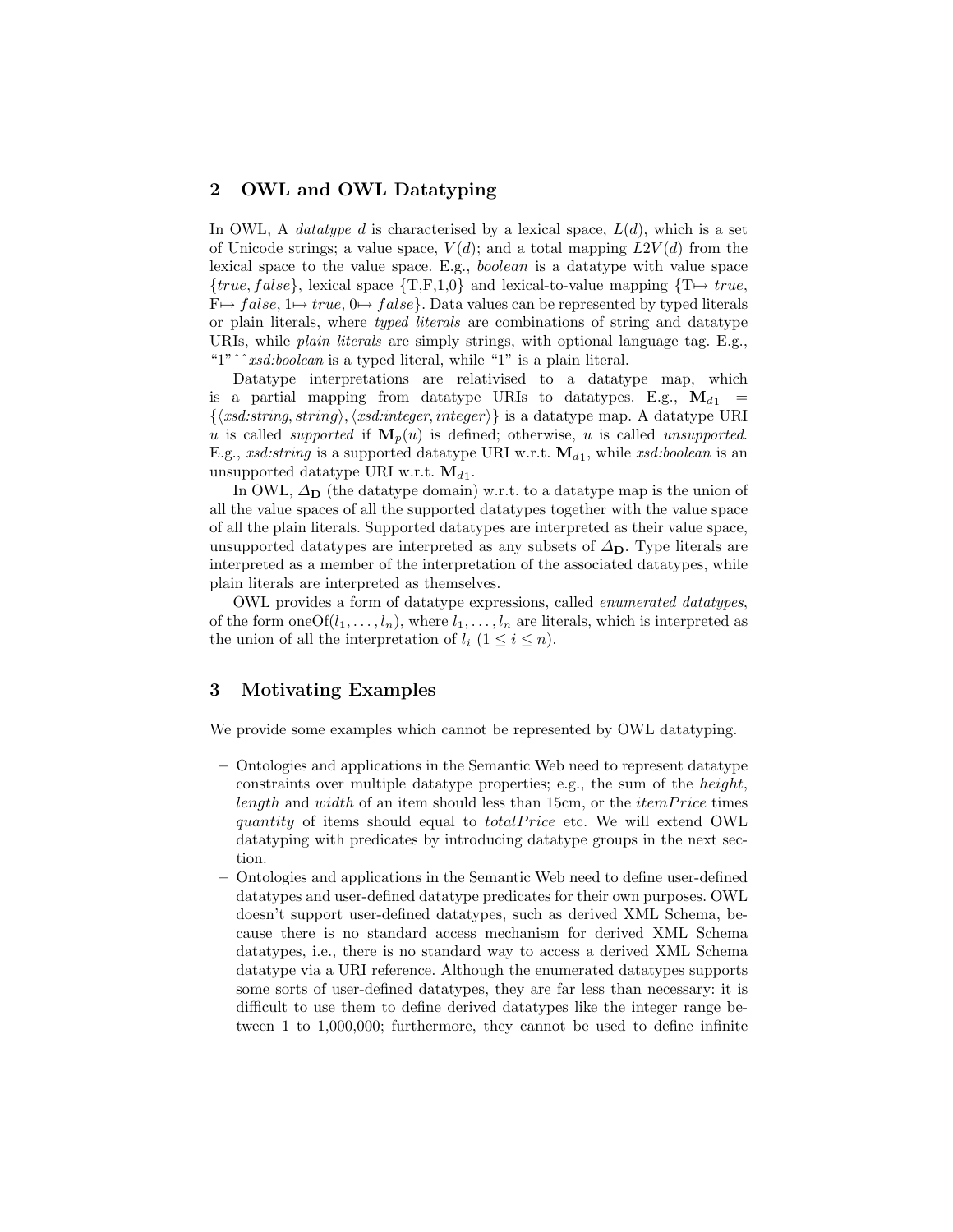datatypes (e.g., integers less than 12 or larger than 17), not to mention userdefined predicates (such  $>$  for non-negative integers). In next section, we will further introduce a more general datatype expression formalism.

#### 4 Datatype Groups

In this section, we first extend OWL datatyping to support datatype predicates. A *datatype predicate* (or simply *predicate*) p is characterised by an arity  $a(p)$ , and a predicate extension  $E(p)$ . E.g., the integer equality '=<sup>int'</sup> is a predicate with arity  $a(e^{int}) = 2$  and predicate extension  $E(e^{int}) =$  $\{\langle i_1, i_2 \rangle \in E(integer)^2 \mid i_1 = i_2\}.$  It is obvious that datatypes can be seen as predicates with arity 1, and their predicate extensions are equal to their value spaces. Similar to their datatype counterparts, we have predicate maps, supported and unsupported predicates.

A datatype group G is a tuple  $(\mathbf{M}_p, \mathbf{D}_q, \text{dom})$ , where  $\mathbf{M}_p$  is the predicate map of  $\mathcal{G}, \mathbf{D}_{\mathcal{G}}$  is the set of *base datatypes* URI references of  $\mathcal{G}$ , and **dom** is the *declared domain function* of G. For convenience, we call  $\Phi_G$  the set of supported predicate URI references in G, i.e., for each  $u \in \Phi_{\mathcal{G}}, \mathbf{M}_p(u)$  is defined; we require  $\mathbf{D}_{\mathcal{G}} \subseteq \Phi_{\mathcal{G}}$ . We call  $U_{\mathcal{G}}$  the set of unsupported datatype URI references of  $\mathcal{G}$ , i.e., for any  $u \in U_{\mathcal{G}}$ ,  $u \notin \Phi_{\mathcal{G}}$ . We assume that there exists a unary predicate URI reference owlx:DatatypeBottom in  $U_{\mathcal{G}}$ . The declared domain function dom is a mapping s.t.  $\forall u \in \mathbf{D}_{\mathcal{G}}$ : dom $(u) = u$ , and  $\forall u \in \Phi_{\mathcal{G}}$ , dom $(u) \in (\mathbf{D}_{\mathcal{G}})^n$ , where  $n = a(\mathbf{M}_p(u))$ . A *datatype interpretation*  $\mathcal{I}_D$  of a datatype group  $\mathcal{G} = (\mathbf{M}_p, \mathbf{D}_q, \mathbf{dom})$  is a pair  $(\Delta_{\mathbf{D}}, \mathbf{D})$ , where  $\Delta_{\mathbf{D}}$  (the datatype domain) is a non-empty set and  $\mathbf{D}$  is a datatype interpretation function.<sup>1</sup> The supported predicate URIs are interpreted as their predicate extensions, while unsupported predicates are interpreted as any subsets of  $(\Delta_{\mathbf{D}})^n$ , given an arity  $n^2$ .

Intuitively speaking, a datatype group is a group of supported predicates ('included' in a predicate map  $M_p$ ), which can potentially be divided into different sub-groups, so that predicates in each sub-group are about the base datatype of the sub-group, where the declared domain function is used to relate supported predicate URIs to base datatype URIs. Therefore, we can make use of known decidability results about the satisfiability problem of predicate (about some datatype) conjunctions, such as the admissible/computable concrete domains [1, 5] presented in Section 2.4 of [5]. Similar to admissible concrete domains, we can define conforming datatype groups, with extra conditions in order to guarantee the possibility of constructing a corresponding concrete domain for each sub-group.

Now we introduce a datatype expression formalism based on datatype groups. Let  $\mathcal{G} = (\mathbf{M}_n, \mathbf{D}_G, \text{dom})$  be a datatype group, the set of  $\mathcal{G}\text{-}datatype$  expressions, abbreviated  $\mathbf{Dexp}(\mathcal{G})$ , is inductively defined as follows:

 $1$  Because of limited of space, we cannot fully describe the interpretation of a datatype group in this extended abstract, which will surely be available for the full paper.

 $2 n$  is the number of variables used with an unsupported predicate URI u; note that we do not even know the arity of the predicate u represents.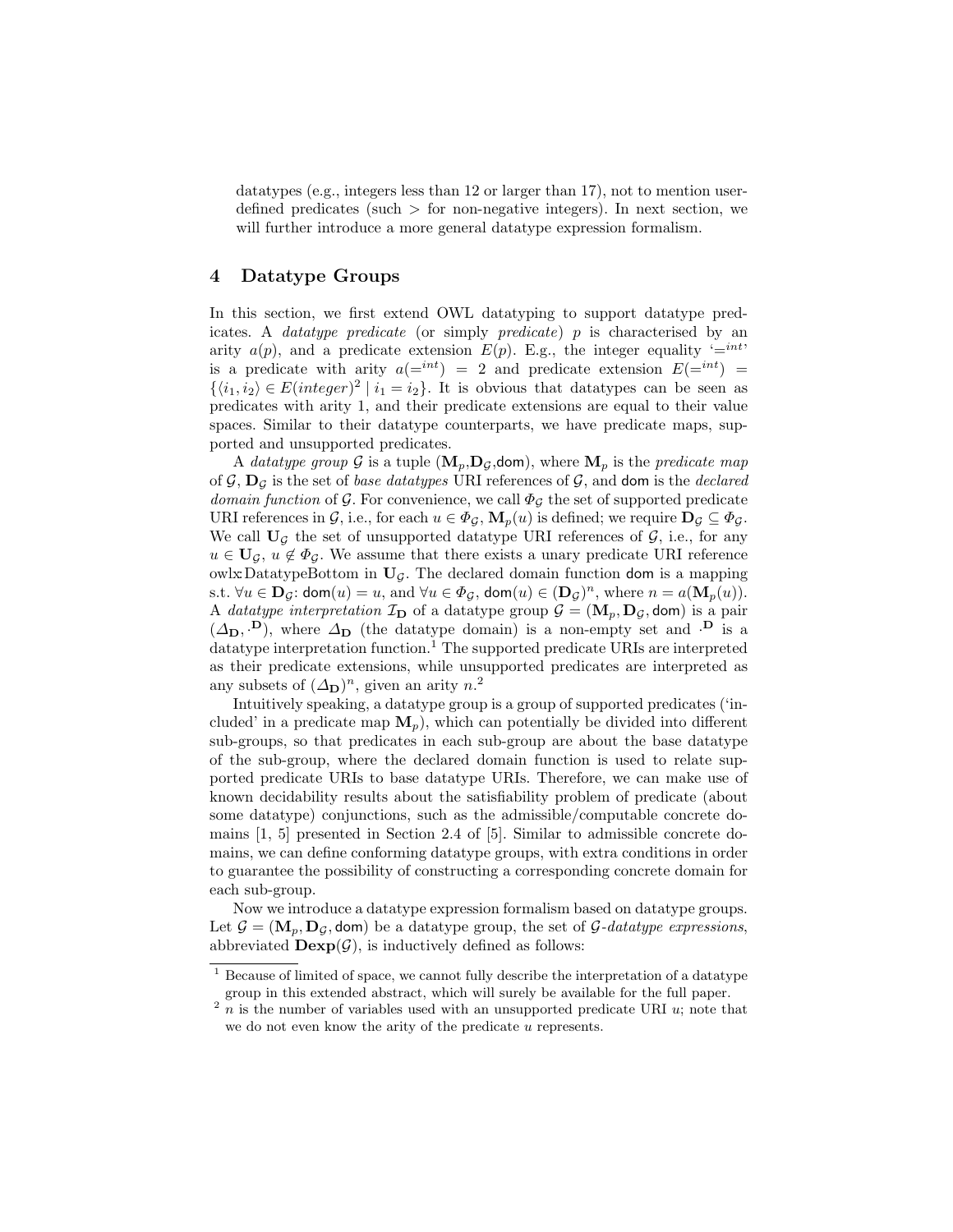| Abstract Syntax   DL Syntax   Semantics                                                                      |              |                                      |  |
|--------------------------------------------------------------------------------------------------------------|--------------|--------------------------------------|--|
| $ \text{domain}(u_1, \ldots, u_n) (u_1, \ldots, u_n) u_1^{\mathbf{D}} \times \ldots \times u_n^{\mathbf{D}}$ |              |                                      |  |
| And(P,Q)                                                                                                     | $P\Box Q$    | $P^{\bf D}\cap Q^{\bf D}$            |  |
| Or(P,Q)                                                                                                      | $P \sqcup Q$ | $P^{\mathbf{D}} \cup Q^{\mathbf{D}}$ |  |
| $\alpha$ , $\alpha$ , $\alpha$                                                                               |              |                                      |  |

Table 1. Semantics of G-Datatype Expressions

| Abstract Syntax           | DL Syntax                  | Semantics                                                                                                                                                                                        |
|---------------------------|----------------------------|--------------------------------------------------------------------------------------------------------------------------------------------------------------------------------------------------|
| restriction( $\{T\}$      | $\exists T_1,\ldots,T_n.P$ | $\{x \in \Delta^{\mathcal{I}} \mid \exists t_1, \ldots, t_n.\langle x, t_i \rangle \in T^{\mathcal{I}} \text{ (for all }$                                                                        |
| someTuplesSatisfy $(P)$ ) |                            | $1 \leq i \leq m$ ) $\wedge \langle t_1, \ldots, t_n \rangle \in P^{\mathbf{D}}$                                                                                                                 |
| restriction( $\{T\}$      |                            | $\overline{\forall T_1,\ldots,T_n.P}$ $\overline{\{x \in \Delta^{\mathcal{I}} \mid \forall t_1,\ldots,t_n.\langle x,t_i\rangle \in T^{\mathcal{I}}}$ (for all                                    |
| allTuplesSatisfy(P))      |                            | $1 \leq i \leq m$ ) $\rightarrow \langle t_1, \ldots, t_n \rangle \in P^{\mathbf{D}}$                                                                                                            |
|                           |                            | restriction({T} maxCardinality(m) $\geq mT_1,\ldots,T_n.P$ { $x \in \Delta^{\mathcal{I}}$   { $\langle t_1,\ldots,t_n \rangle$   $\langle x,t_i \rangle \in T^{\mathcal{I}}$ (for all            |
| someTuplesSatisfy $(P)$ ) |                            | $1 \leq i \leq m$ ) $\wedge \langle t_1, \ldots, t_n \rangle \in P^{\mathbf{D}} \geq m$                                                                                                          |
|                           |                            | restriction( $\{T\}$ minCardinality(m) $\leq mT_1,\ldots,T_n.P\mid \{x\in\Delta^{\mathcal{I}}\mid \sharp\{\langle t_1,\ldots,t_n\rangle\mid \langle x,t_i\rangle\in T^{\mathcal{I}}\}\$ (for all |
| someTuplesSatisfy $(P)$ ) | $\sim$                     | $1 \leq i \leq m) \wedge \langle t_1, \ldots, t_n \rangle \in P^{\mathbf{D}} \} \leq m$<br>$\sim$ $\sim$                                                                                         |

Table 2. Datatype Group-based Concepts

- 1.  $\forall u \in \Phi_{\mathcal{G}} \cup \mathbf{U}_{\mathcal{G}} : u \in \mathbf{Dexp}(\mathcal{G})$  (with arity  $a(\mathbf{M}_p(u))$  if  $u \in \Phi_{\mathcal{G}}$ );
- 2.  $\forall u_1, \ldots, u_n \in \text{sub-group}(w)$  where  $w \in \mathbf{D}_{\mathcal{G}}$  and  $a(\mathbf{M}_p(u_i)) = 1$  (for all
- $1 \leq i \leq n$ :  $(u_1, \ldots, u_n) \in \mathbf{Dexp}(\mathcal{G})$  (with arity n);
- 3.  $\forall P, Q \in \mathbf{Dexp}(\mathcal{G})$  with the same arity  $n: P \sqcap Q, P \sqcup Q \in \mathbf{Dexp}(\mathcal{G})$ .

For any  $u \in \Phi_G \cup \mathbf{U}_G$ , the semantics of u has been described above. The abstract syntax and semantics of the rest G-datatype expressions are given in Table 1. Let P be a  $\mathcal{G}$ -datatype expression with an arity n, the negation of P is of the form  $\neg P$ , and is interpreted as  $(\Delta_{\mathbf{D}})^n \setminus P^{\mathbf{D}}$ . It can be proved that for a conforming datatype group  $\mathcal{G}$ , the satisfiability problem of  $\mathcal{G}$ -datatype expression conjunctions is decidable.

#### 5 OWL-E

We can extend OWL DL to OWL-E by introducing four new datatype groupbased concept constructors listed in Table 2 (where  $T_1, \ldots, T_n$  are datatype properties and  $P$  is a  $G$ -datatype expression). Even though OWL-E is much more expressive than OWL DL, in the sense of datatype expressiveness, OWL-E is still decidable. In fact, it can be proved that we can combine any decidable description logics that provide (at least) the conjunction and bottom constructors with the four datatype group-based concept constructors (listed in Table 2), the combined logics are still decidable.